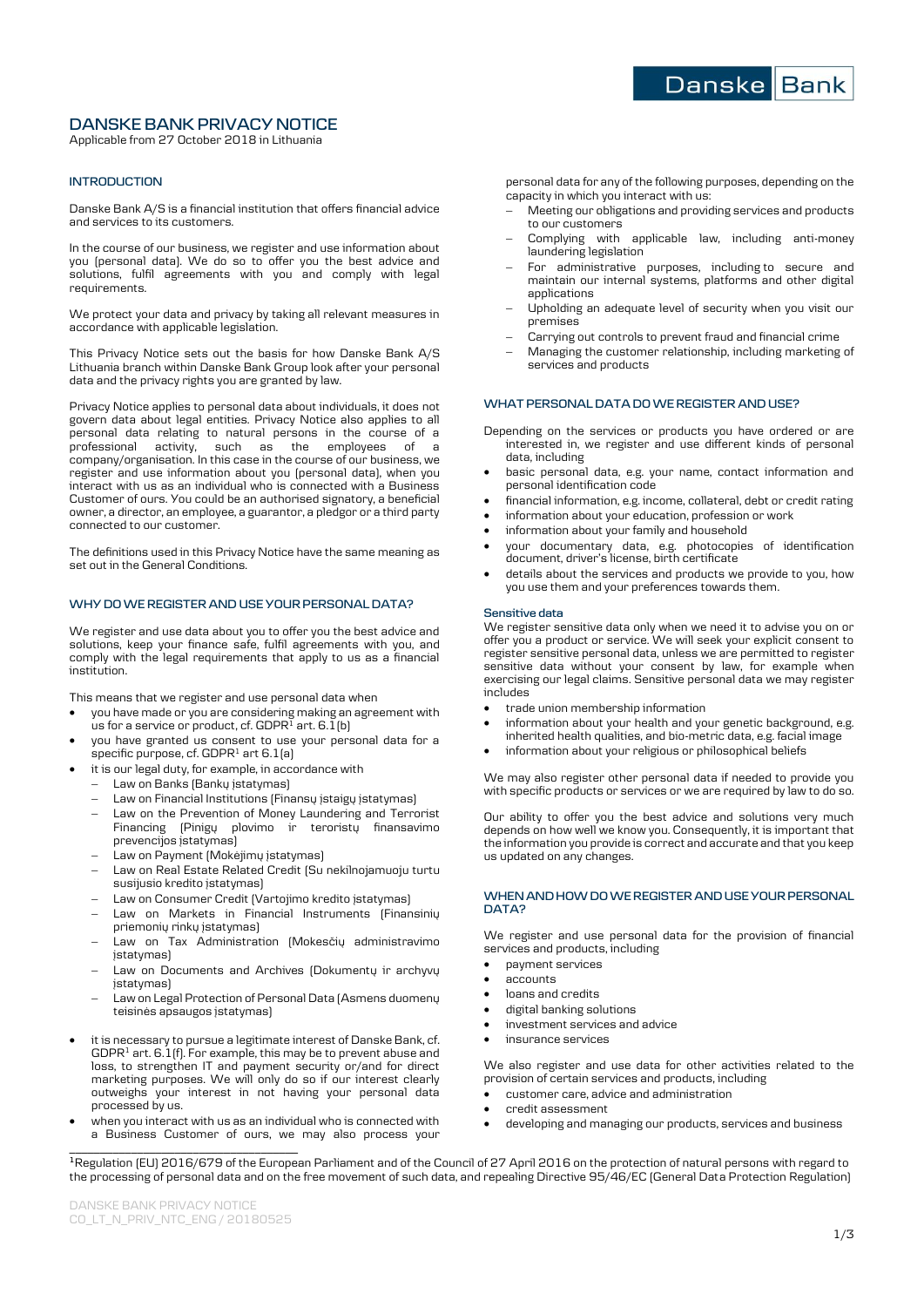- marketing of our services and products
- setting fees and prices for our services and products
- identifying and verifying our customers
- risk management
- recovering outstanding debt
- protecting you and Danske Bank against fraud
- complying with legal requirements

We collect the information directly from you or by observing your actions, for example when

- you fill out applications and other forms for ordering services and products
- you submit specific documents to us
- you call us by phone. We will inform you if we record our telephone conversation. If we talk with you about investment services, we are obliged to record and store our telephone conversation.
- you use our website, mobile applications, products and services
- you participate in our customer surveys or promotions organised by us

We keep your data only for as long as it is needed for the purpose for which your data were registered and used. For example:

In accordance with the [Law on the Prevention of Money Laundering](https://e-seimas.lrs.lt/portal/legalAct/lt/TAD/26a9f270fb6511e796a2c6c63add27e9?jfwid=-fa58hb6bk)  [and Terrorist Financing](https://e-seimas.lrs.lt/portal/legalAct/lt/TAD/26a9f270fb6511e796a2c6c63add27e9?jfwid=-fa58hb6bk) we may store copies of the identity documents of the customer, the identity data of the beneficial owner, the identity data of the beneficiary, direct video streaming/direct video broadcasting recordings, other data received at the time of establishing the identity of the customer and account and/or agreement documentation (originals of the documents) for eight years from the date of termination of transactions or business relationships with the customer, and the period may be prolonged for up to additional two years.

# **THIRD PARTIES AND YOUR PERSONAL DATA**

### **Personal data from third parties**

We register and use data from third parties, for instance

- Shops, banks, payment and services providers when you use your credit or payment cards, Danske eBank or other payment services. We register and use the data to execute payments and prepare account statements, payment summaries and the like.
- The State Enterprise Centre of Registers, such as the Real Property Register and Cadastre, the Register of Legal Entities, the Address Register, the Population Register and the Mortgage Register and other publicly accessible sources and registers. We register and use the data, for example to check accuracy of the data.
- Entities of Danske Bank Group (if we have your consent), credit rating agencies and payment default registers. We register and use the data to perform credit assessments. We update the data regularly.
- Entities of Danske Bank Group. We register and use data from their notifications to the Financial Crime Investigation Service under The Ministry of the Interior of the Republic of Lithuania (Finansinių nusikaltimų tyrimo tarnyba prie Lietuvos Respublikos vidaus reikalų ministerijos) in accordance with anti-moneylaundering legislation.
- Entities of Danske Bank Group and business partners (including correspondent banks and other banks) if we have your consent or statutory provisions allow. We register and use the data for example to enable you to use banking services abroad.

## **Third parties that we share your personal data with**

In some instances, we may share personal data with third parties inside or outside Danske Bank Group:

- If you have asked us to transfer an amount to others, we disclose data about you that is necessary to identify you and fulfil the agreement.
- We disclose data about you to public authorities and to other subjects as required by law, including to the institutions performing functions of pre-trial investigation, criminal intelligence, intelligence, tax administration, the Guarantee Fund for Depositors and Investors, supervision of personal data processing, supervision of financial market, disputes' settlement between the consumers and financial market participants out of

court in accordance with the Law on the Bank of Lithuania, money laundering and/or terrorist financing prevention, if it is necessary for performance of the functions specified in this point; notaries and bailiffs, if it is necessary for performance of the functions of notaries and bailiffs provided for by laws; and other institutions in accordance with the applicable laws.

- We may disclose data with your consent or if permitted under existing legislation internally within the Danske Bank Group and to external business partners (including correspondent banks and other banks).
- We share your personal data with credit rating agencies. If you default on your obligations to Danske Bank, we may report you to credit rating agencies and/or payment default registers in accordance with applicable regulation.
- In connection with IT development, hosting and support, we transfer personal data to data processors, including data processors in third countries outside the EU and the EEA and we do that to Dankse Bank India. We ensure that your rights are safeguarded and that the level of protection is maintained in connection with such data transfers by using, for example, standard contracts approved by the European Commission or Danish Data Protection Agency or Data Protection Inspectorate in Lithuania.

# **PROFILING AND AUTOMATED DECISIONS**

#### **Profiling**

Profiling is a form of automated processing of your personal data that we use. We use profiling and data modelling for among other purposes: to be able to offer you specific services and products that meet your preferences, prevent anti-money laundering, determine prices of certain services and products, detect fraud and fraud risk, evaluate the likelihood of your default or you leaving the bank, valuate assets and for marketing purposes.

## **Automated decision-making**

With automated decision making, we use our systems to make decisions based on the data we have about you. We use automated decisions for example to approve loans or credit cards and to prevent fraud. Automated decision making helps us make sure that our decisions are quick, fair, efficient and correct, based on what we know.

# **YOUR RIGHTS**

### **Insight into your personal data**

You can obtain insight into the personal data we registered and use, where it comes from and what we use it for. You can obtain information about for how long we store your data and about who receives data about you, to the extent that we disclose data in Lithuania, Denmark and abroad. Your right of access may, however, be restricted by legislation, protection of other persons' privacy and consideration for our business and practices. Our know-how, business secrets as well as internal assessments and material may also be exempt from the right of insight.

# **Manual processing**

You can obtain insight into how an automated decision was made and the effects of the decision, and you are entitled to manual processing of any automated assessment.

### **Right to object**

In certain circumstances, you have the right to object to our processing of your personal information including when we rely on our legitimate interest to process your personal information.

You also have the right to object to our use of your personal information for direct marketing purposes, including profiling that is related to such purpose.

# **Correction or erasure of Danske Bank's data**

If the data is incorrect, incomplete or irrelevant, you are entitled to have the data corrected or erased with the restrictions that follow from existing legislation and rights to process data. These rights are known as the "right to rectification", "right to erasure" or "right to be forgotten".